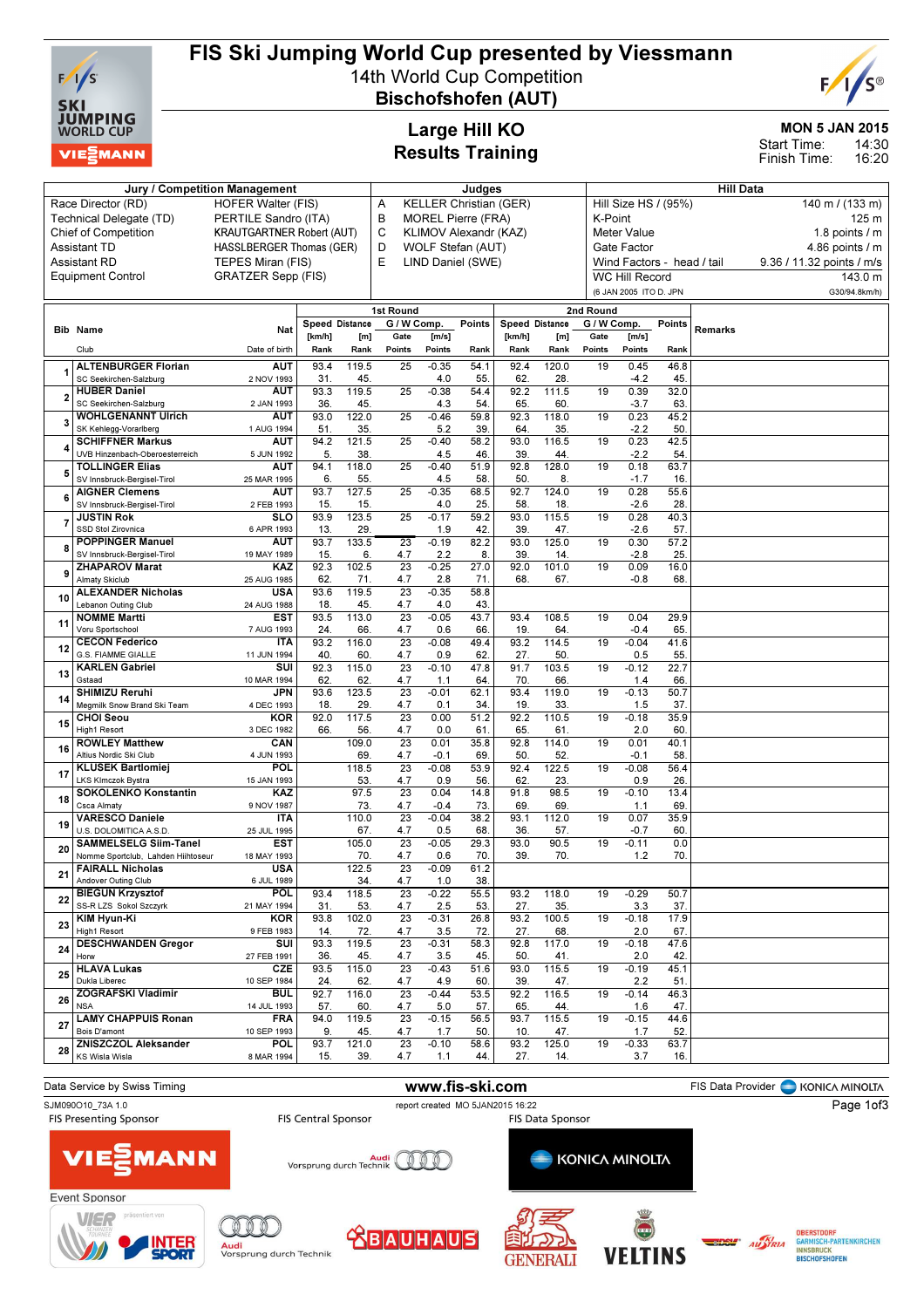

### FIS Ski Jumping World Cup presented by Viessmann 14th World Cup Competition

Bischofshofen (AUT)



MON 5 JAN 2015 Start Time:

#### Large Hill KO Results Training

14:30 16:20 Finish Time:

| G / W Comp.<br>G / W Comp.<br>Speed Distance<br>Points<br><b>Speed Distance</b><br>Points<br>Remarks<br><b>Bib Name</b><br>Nat<br>[ $km/h$ ]<br>[m]<br>Gate<br>[m/s]<br>[km/h]<br>[m]<br>Gate<br>[m/s]<br>Club<br>Date of birth<br>Rank<br>Points<br>Points<br>Rank<br>Rank<br>Rank<br>Points<br>Points<br>Rank<br>Rank<br>123.5<br>$-0.35$<br>66.0<br>93.8<br>$-0.30$<br><b>WENIG Daniel</b><br><b>GER</b><br>94.3<br>23<br>120.5<br>19<br>55.3<br>29<br>2.<br>29.<br>4.7<br>4.0<br>28.<br>25.<br>3.4<br>29.<br>SK Berchtesgaden<br>7.<br>12 AUG 1991<br>93.3<br>120.0<br>23<br>$-0.02$<br>55.9<br>93.0<br>117.5<br>$-0.37$<br>50.7<br><b>HAZETDINOV Ilmir</b><br><b>RUS</b><br>19<br>30<br><b>CSKA</b><br>36.<br>42.<br>4.7<br>0.2<br>52.<br>39<br>39<br>4.2<br>37.<br>28 OCT 1991<br>93.6<br>124.5<br>23<br>$-0.03$<br>93.2<br>123.5<br>$-0.35$<br>61.3<br><b>FETTNER Manuel</b><br>AUT<br>64.1<br>19<br>31<br>SV Innsbruck-Bergisel-Tirol<br>18.<br>26.<br>4.7<br>0.3<br>27.<br>20.<br>4.0<br>19<br>17 JUN 1985<br>31<br><b>KOIVURANTA Anssi</b><br><b>FIN</b><br>94.0<br>126.0<br>23<br>$-0.11$<br>67.7<br>93.6<br>119.5<br>$-0.28$<br>53.3<br>19<br>32<br>9.<br>23.<br>4.7<br>30.<br>31<br>Kuusamon Erä-Veikot<br>3 JUL 1988<br>1.2<br>27.<br>13.<br>3.2<br>KOBAYASHI Junshiro<br>JPN<br>93.2<br>123.0<br>23<br>$-0.03$<br>92.8<br>117.0<br>$-0.29$<br>48.9<br>61.4<br>19<br>33<br>Megmilk Snow Brand Ski Team<br>40<br>32.<br>4.7<br>0.3<br>37.<br>50.<br>41<br>3.3<br>40<br>11 JUN 1991<br><b>JANDA Jakub</b><br><b>CZE</b><br>93.5<br>120.0<br>23<br>56.9<br>93.0<br>112.0<br>41.1<br>$-0.11$<br>19<br>$-0.40$<br>34<br>Dukla Liberec<br>27 APR 1978<br>24.<br>42.<br>4.7<br>49.<br>39.<br>57.<br>4.5<br>56<br>1.2<br><b>MAKSIMOCHKIN Mikhail</b><br><b>RUS</b><br>114.5<br>$\overline{23}$<br>93.2<br>$-0.17$<br>47.7<br>93.0<br>116.5<br>$-0.28$<br>47.9<br>19<br>35<br>Nizhniy Novgorod<br>40<br>64<br>65.<br>39.<br>29 AUG 1993<br>4.7<br>1.9<br>44.<br>3.2<br>41<br>93.2<br>117.0<br>23<br>$-0.12$<br>51.7<br>92.8<br>110.5<br>$-0.37$<br>38.1<br><b>NIEMI Sami</b><br><b>FIN</b><br>19<br>36<br>40<br>58.<br>4.7<br>59.<br>50.<br>61<br>59<br>Ounasvaaran Hiihtoseura<br>16 FEB 1991<br>1.4<br>4.2<br>93.4<br>127.5<br>$\overline{23}$<br>$-0.18$<br>92.6<br>118.0<br>19<br>$-0.46$<br>52.6<br><b>SAKUYAMA Kento</b><br><b>JPN</b><br>71.2<br>37<br>31.<br>15.<br>4.7<br>2.0<br>22.<br>60.<br>35.<br>5.2<br>34<br>Kitano Construction Corp. Ski Team<br>3 JUL 1990<br>94.3<br>124.0<br>$\overline{23}$<br>$-0.27$<br>93.7<br>118.0<br>$-0.47$<br>52.7<br><b>KUBACKI Dawid</b><br>POL<br>66.0<br>19<br>38<br>TS Wisla Zakopane<br>2.<br>27.<br>4.7<br>3.1<br>28.<br>10.<br>35<br>33<br>12 MAR 1990<br>5.3<br><b>BRESADOLA Davide</b><br>93.2<br>120.0<br>23<br>$-0.36$<br>59.8<br>92.8<br>114.0<br>$-0.60$<br>47.0<br><b>ITA</b><br>19<br>39<br>C.S. Esercito<br>40<br>42.<br>4.7<br>39.<br>50.<br>52.<br>43<br>10 SEP 1988<br>4.1<br>6.8<br>94.0<br>129.5<br>23<br>$-0.38$<br>77.1<br>93.6<br>125.0<br>19<br>$-0.38$<br>64.3<br><b>DIETHART Thomas</b><br>AUT<br>40<br>UVB Hinzenbach-Oberoesterreich<br>9.<br>4.7<br>4.3<br>12.<br>13.<br>4.3<br>14<br>25 FEB 1992<br>11.<br>14.<br><b>DESCOMBES SEVOIE Vincent</b><br><b>FRA</b><br>93.5<br>127.0<br>23<br>$-0.37$<br>72.5<br>93.4<br>123.0<br>$-0.19$<br>58.6<br>19<br>41<br>Douanes - Chamonix<br>4.7<br>9 JAN 1984<br>24.<br>20.<br>4.2<br>18.<br>19.<br>22.<br>2.2<br>23.<br><b>DEZMAN Nejc</b><br>SLO<br>94.1<br>122.0<br>23<br>$-0.20$<br>61.6<br>93.9<br>119.5<br>$-0.24$<br>52.8<br>19<br>42<br>6.<br>35.<br>2.3<br>36.<br>4.<br>30.<br>2.7<br>32<br>SK Triglav Kranj<br>7 DEC 1992<br>4.7<br><b>TANDE Daniel-Andre</b><br>23<br>93.8<br><b>NOR</b><br>94.3<br>119.5<br>$-0.14$<br>56.4<br>107.0<br>$-0.33$<br>31.3<br>19<br>43<br>2<br>45.<br>4.7<br>1.6<br>51<br>7.<br>65.<br>3.7<br>64<br>Konasbera If<br>24 JAN 1994<br><b>SJOEEN Phillip</b><br>126.5<br>23<br><b>NOR</b><br>94.0<br>$-0.14$<br>69.0<br>93.9<br>123.5<br>$-0.40$<br>61.8<br>19<br>44<br><b>Bekkelaget Sk</b><br>9.<br>22.<br>4.7<br>20.<br>18<br>24 DEC 1995<br>1.6<br>24.<br>4.<br>4.5<br><b>VASSILIEV Dimitry</b><br><b>RUS</b><br>93.2<br>119.0<br>$\overline{21}$<br>$-0.10$<br>59.6<br>93.2<br>118.5<br>$-0.66$<br>55.8<br>19<br>45<br>Ufa Dinamo<br>40<br>52.<br>9.3<br>27.<br>34.<br>27.<br>26 DEC 1979<br>1.1<br>41<br>7.5<br><b>TAKEUCHI Taku</b><br><b>JPN</b><br>92.9<br>110.0<br>$\overline{21}$<br>$-0.05$<br>42.9<br>93.1<br>120.5<br>19<br>$-0.29$<br>55.2<br>46<br>Kitano Construction Corp. Ski Club<br>52.<br>67.<br>9.3<br>0.6<br>67.<br>36.<br>25.<br>3.3<br>30<br>20 MAY 1987<br>93.6<br>129.5<br>$\overline{21}$<br>78.2<br>93.4<br>125.0<br>65.0<br><b>MATURA Jan</b><br><b>CZE</b><br>$-0.07$<br>19<br>$-0.44$<br>47<br>Dukla Liberec<br>11.<br>9.3<br>0.8<br>19.<br>5.0<br>13.<br>29 JAN 1980<br>18.<br>11.<br>14.<br><b>BOYARINTSEV Vladislav</b><br>92.9<br>113.5<br>$\overline{21}$<br>$-0.05$<br>49.2<br>92.7<br>109.0<br>$-0.34$<br>35.0<br><b>RUS</b><br>19<br>48<br><b>CSKA</b><br>52.<br>65.<br>9.3<br>63.<br>58<br>62<br>31 OCT 1994<br>0.6<br>63.<br>3.8<br><b>FORFANG Johann Andre</b><br>93.5<br>122.0<br>$\overline{21}$<br>$-0.13$<br>65.4<br>93.2<br>114.0<br>$-0.47$<br>45.5<br><b>NOR</b><br>19<br>49<br><b>Tromsoe Skiklubb</b><br>24.<br>35.<br>9.3<br>1.5<br>30<br>27.<br>52.<br>5.3<br>49<br>4 JUL 1995<br>94.4<br>127.5<br>21<br>$-0.21$<br>93.9<br><b>LEYHE Stephan</b><br><b>GER</b><br>76.2<br>124.0<br>19<br>$-0.52$<br>64.1<br>50<br>SC Willingen<br>15.<br>9.3<br>2.4<br>14.<br>18.<br>5.9<br>15<br>5 JAN 1992<br>$\mathbf{1}$<br>4.<br>117.0<br>21<br><b>MAEAETTAE Jarkko</b><br><b>FIN</b><br>93.2<br>$-0.26$<br>57.8<br>92.8<br>112.0<br>19<br>$-0.55$<br>42.8<br>51<br>Kainuun Hiihtoseura<br>40<br>58.<br>9.3<br>2.9<br>47.<br>50.<br>57.<br>6.2<br>53<br>28 DEC 1994<br>GER<br>$-0.40$<br><b>NEUMAYER Michael</b><br>94.1<br>124.0<br>21<br>72.0<br>94.0<br>128.5<br>$-0.24$<br>69.0<br>19<br>52<br>SC 1906 Oberstdorf<br>27.<br>9.3<br>4.5<br>2.<br>8<br>15 JAN 1979<br>6.<br>21<br>7.<br>2.7<br><b>STOCH Kamil</b><br><b>POL</b><br>127.0<br>121.5<br>93.6<br>21<br>$-0.36$<br>77.0<br>93.1<br>19<br>$-0.62$<br>60.7<br>53<br>18.<br>20.<br>9.3<br>13.<br>36.<br>20<br>KS Eve-nement Zakopane<br>25 MAY 1987<br>4.1<br>24.<br>7.0<br><b>KRANJEC Robert</b><br>SLO<br>93.3<br>127.5<br>21<br>$-0.09$<br>74.8<br>92.8<br>117.0<br>19<br>$-0.51$<br>51.4<br>SK Triglav Kranj<br>16 JUL 1981<br>9.3<br>1.0<br>41.<br>5.8<br>36.<br>36.<br>15.<br>17.<br>50.<br><b>ZYLA Piotr</b><br><b>POL</b><br>93.2<br>123.0<br>21<br>$-0.24$<br>126.0<br>67.6<br>68.4<br>93.0<br>19<br>$-0.51$<br>55<br>KS Wisla Wisla<br>16 JAN 1987<br>40<br>26.<br>32.<br>9.3<br>2.7<br>39.<br>12.<br>5.8<br>11.<br>93.5<br>117.5<br>125.5<br>67.2<br><b>PUNGERTAR Matjaz</b><br>21<br>$-0.15$<br>57.5<br>93.6<br>19<br>$-0.56$<br><b>SLO</b><br>56<br><b>SSK Menges</b><br>14 AUG 1990<br>24.<br>9.3<br>1.7<br>48.<br>13.<br>12.<br>56.<br>13.<br>6.3<br><b>ASIKAINEN Lauri</b><br>92.6<br>121.0<br>$\overline{21}$<br>$-0.18$<br><b>FIN</b><br>64.1<br>57<br>Kuusamon Erae-Veikot<br>9.3<br>28 MAY 1989<br>58.<br>39.<br>2.0<br>31.<br>93.6<br>126.0<br>21<br>$-0.12$<br>72.5<br>132.0<br>$-0.50$<br>78.3<br><b>JACOBSEN Anders</b><br><b>NOR</b><br>93.6<br>19<br>58<br>Ringkollen Skiklubb<br>18.<br>23.<br>9.3<br>1.4<br>18.<br>13.<br>3.<br>5.7<br>3.<br>17 FEB 1985<br>93.4<br>125.5<br>$\overline{21}$<br>$-0.02$<br>70.4<br>93.4<br>117.5<br>19<br>$-0.50$<br>52.2<br><b>KOFLER Andreas</b><br>AUT<br>59<br>SV Innsbruck-Bergisel-Tirol<br>31.<br>5.7<br>35.<br>25.<br>9.3<br>0.2<br>23.<br>19.<br>39.<br>17 MAY 1984<br><b>ITO Daiki</b><br><b>JPN</b><br>93.5<br>133.5<br>21<br>0.19<br>82.8<br>60<br>Megmilk Snow Brand Ski Team<br>24.<br>9.3<br>7.<br>27 DEC 1985<br>6.<br>$-1.8$<br><b>EISENBICHLER Markus</b><br>92.6<br>21<br>0.23<br>72.5<br>GER<br>128.0<br>93.2<br>114.0<br>19<br>$-0.59$<br>46.9<br>61<br><b>TSV Siegsdorf</b><br>58.<br>9.3<br>$-2.2$<br>44.<br>3 APR 1991<br>14.<br>18.<br>27.<br>52.<br>6.7 |  | 1st Round |  |  |  |  | 2nd Round |  |  |  |  |  |
|-------------------------------------------------------------------------------------------------------------------------------------------------------------------------------------------------------------------------------------------------------------------------------------------------------------------------------------------------------------------------------------------------------------------------------------------------------------------------------------------------------------------------------------------------------------------------------------------------------------------------------------------------------------------------------------------------------------------------------------------------------------------------------------------------------------------------------------------------------------------------------------------------------------------------------------------------------------------------------------------------------------------------------------------------------------------------------------------------------------------------------------------------------------------------------------------------------------------------------------------------------------------------------------------------------------------------------------------------------------------------------------------------------------------------------------------------------------------------------------------------------------------------------------------------------------------------------------------------------------------------------------------------------------------------------------------------------------------------------------------------------------------------------------------------------------------------------------------------------------------------------------------------------------------------------------------------------------------------------------------------------------------------------------------------------------------------------------------------------------------------------------------------------------------------------------------------------------------------------------------------------------------------------------------------------------------------------------------------------------------------------------------------------------------------------------------------------------------------------------------------------------------------------------------------------------------------------------------------------------------------------------------------------------------------------------------------------------------------------------------------------------------------------------------------------------------------------------------------------------------------------------------------------------------------------------------------------------------------------------------------------------------------------------------------------------------------------------------------------------------------------------------------------------------------------------------------------------------------------------------------------------------------------------------------------------------------------------------------------------------------------------------------------------------------------------------------------------------------------------------------------------------------------------------------------------------------------------------------------------------------------------------------------------------------------------------------------------------------------------------------------------------------------------------------------------------------------------------------------------------------------------------------------------------------------------------------------------------------------------------------------------------------------------------------------------------------------------------------------------------------------------------------------------------------------------------------------------------------------------------------------------------------------------------------------------------------------------------------------------------------------------------------------------------------------------------------------------------------------------------------------------------------------------------------------------------------------------------------------------------------------------------------------------------------------------------------------------------------------------------------------------------------------------------------------------------------------------------------------------------------------------------------------------------------------------------------------------------------------------------------------------------------------------------------------------------------------------------------------------------------------------------------------------------------------------------------------------------------------------------------------------------------------------------------------------------------------------------------------------------------------------------------------------------------------------------------------------------------------------------------------------------------------------------------------------------------------------------------------------------------------------------------------------------------------------------------------------------------------------------------------------------------------------------------------------------------------------------------------------------------------------------------------------------------------------------------------------------------------------------------------------------------------------------------------------------------------------------------------------------------------------------------------------------------------------------------------------------------------------------------------------------------------------------------------------------------------------------------------------------------------------------------------------------------------------------------------------------------------------------------------------------------------------------------------------------------------------------------------------------------------------------------------------------------------------------------------------------------------------------------------------------------------------------------------------------------------------------------------------------------------------------------------------------------------------------------------------------------------------------------------------------------------------------------------------------------------------------------------------------------------------------------------------------------------------------------------------------------------------------------------------------------------------------------------------------------------------------------------------------------------------------------------------------------------------------------------------------------------------------------------------------------------------------------------------------------------------------------------------------------------------------------------------------------------------------------------------------------------------------------------------------------------------------------------------------------------------------------------------------------------------------------------------------------------------------------------------------------------------------------------------------------------------------------------------------------------------------------------------------|--|-----------|--|--|--|--|-----------|--|--|--|--|--|
|                                                                                                                                                                                                                                                                                                                                                                                                                                                                                                                                                                                                                                                                                                                                                                                                                                                                                                                                                                                                                                                                                                                                                                                                                                                                                                                                                                                                                                                                                                                                                                                                                                                                                                                                                                                                                                                                                                                                                                                                                                                                                                                                                                                                                                                                                                                                                                                                                                                                                                                                                                                                                                                                                                                                                                                                                                                                                                                                                                                                                                                                                                                                                                                                                                                                                                                                                                                                                                                                                                                                                                                                                                                                                                                                                                                                                                                                                                                                                                                                                                                                                                                                                                                                                                                                                                                                                                                                                                                                                                                                                                                                                                                                                                                                                                                                                                                                                                                                                                                                                                                                                                                                                                                                                                                                                                                                                                                                                                                                                                                                                                                                                                                                                                                                                                                                                                                                                                                                                                                                                                                                                                                                                                                                                                                                                                                                                                                                                                                                                                                                                                                                                                                                                                                                                                                                                                                                                                                                                                                                                                                                                                                                                                                                                                                                                                                                                                                                                                                                                                                                                                                                                                                                                                                                                                                                                                                                                                                                                                                                                                                                                                                   |  |           |  |  |  |  |           |  |  |  |  |  |
|                                                                                                                                                                                                                                                                                                                                                                                                                                                                                                                                                                                                                                                                                                                                                                                                                                                                                                                                                                                                                                                                                                                                                                                                                                                                                                                                                                                                                                                                                                                                                                                                                                                                                                                                                                                                                                                                                                                                                                                                                                                                                                                                                                                                                                                                                                                                                                                                                                                                                                                                                                                                                                                                                                                                                                                                                                                                                                                                                                                                                                                                                                                                                                                                                                                                                                                                                                                                                                                                                                                                                                                                                                                                                                                                                                                                                                                                                                                                                                                                                                                                                                                                                                                                                                                                                                                                                                                                                                                                                                                                                                                                                                                                                                                                                                                                                                                                                                                                                                                                                                                                                                                                                                                                                                                                                                                                                                                                                                                                                                                                                                                                                                                                                                                                                                                                                                                                                                                                                                                                                                                                                                                                                                                                                                                                                                                                                                                                                                                                                                                                                                                                                                                                                                                                                                                                                                                                                                                                                                                                                                                                                                                                                                                                                                                                                                                                                                                                                                                                                                                                                                                                                                                                                                                                                                                                                                                                                                                                                                                                                                                                                                                   |  |           |  |  |  |  |           |  |  |  |  |  |
|                                                                                                                                                                                                                                                                                                                                                                                                                                                                                                                                                                                                                                                                                                                                                                                                                                                                                                                                                                                                                                                                                                                                                                                                                                                                                                                                                                                                                                                                                                                                                                                                                                                                                                                                                                                                                                                                                                                                                                                                                                                                                                                                                                                                                                                                                                                                                                                                                                                                                                                                                                                                                                                                                                                                                                                                                                                                                                                                                                                                                                                                                                                                                                                                                                                                                                                                                                                                                                                                                                                                                                                                                                                                                                                                                                                                                                                                                                                                                                                                                                                                                                                                                                                                                                                                                                                                                                                                                                                                                                                                                                                                                                                                                                                                                                                                                                                                                                                                                                                                                                                                                                                                                                                                                                                                                                                                                                                                                                                                                                                                                                                                                                                                                                                                                                                                                                                                                                                                                                                                                                                                                                                                                                                                                                                                                                                                                                                                                                                                                                                                                                                                                                                                                                                                                                                                                                                                                                                                                                                                                                                                                                                                                                                                                                                                                                                                                                                                                                                                                                                                                                                                                                                                                                                                                                                                                                                                                                                                                                                                                                                                                                                   |  |           |  |  |  |  |           |  |  |  |  |  |
|                                                                                                                                                                                                                                                                                                                                                                                                                                                                                                                                                                                                                                                                                                                                                                                                                                                                                                                                                                                                                                                                                                                                                                                                                                                                                                                                                                                                                                                                                                                                                                                                                                                                                                                                                                                                                                                                                                                                                                                                                                                                                                                                                                                                                                                                                                                                                                                                                                                                                                                                                                                                                                                                                                                                                                                                                                                                                                                                                                                                                                                                                                                                                                                                                                                                                                                                                                                                                                                                                                                                                                                                                                                                                                                                                                                                                                                                                                                                                                                                                                                                                                                                                                                                                                                                                                                                                                                                                                                                                                                                                                                                                                                                                                                                                                                                                                                                                                                                                                                                                                                                                                                                                                                                                                                                                                                                                                                                                                                                                                                                                                                                                                                                                                                                                                                                                                                                                                                                                                                                                                                                                                                                                                                                                                                                                                                                                                                                                                                                                                                                                                                                                                                                                                                                                                                                                                                                                                                                                                                                                                                                                                                                                                                                                                                                                                                                                                                                                                                                                                                                                                                                                                                                                                                                                                                                                                                                                                                                                                                                                                                                                                                   |  |           |  |  |  |  |           |  |  |  |  |  |
|                                                                                                                                                                                                                                                                                                                                                                                                                                                                                                                                                                                                                                                                                                                                                                                                                                                                                                                                                                                                                                                                                                                                                                                                                                                                                                                                                                                                                                                                                                                                                                                                                                                                                                                                                                                                                                                                                                                                                                                                                                                                                                                                                                                                                                                                                                                                                                                                                                                                                                                                                                                                                                                                                                                                                                                                                                                                                                                                                                                                                                                                                                                                                                                                                                                                                                                                                                                                                                                                                                                                                                                                                                                                                                                                                                                                                                                                                                                                                                                                                                                                                                                                                                                                                                                                                                                                                                                                                                                                                                                                                                                                                                                                                                                                                                                                                                                                                                                                                                                                                                                                                                                                                                                                                                                                                                                                                                                                                                                                                                                                                                                                                                                                                                                                                                                                                                                                                                                                                                                                                                                                                                                                                                                                                                                                                                                                                                                                                                                                                                                                                                                                                                                                                                                                                                                                                                                                                                                                                                                                                                                                                                                                                                                                                                                                                                                                                                                                                                                                                                                                                                                                                                                                                                                                                                                                                                                                                                                                                                                                                                                                                                                   |  |           |  |  |  |  |           |  |  |  |  |  |
|                                                                                                                                                                                                                                                                                                                                                                                                                                                                                                                                                                                                                                                                                                                                                                                                                                                                                                                                                                                                                                                                                                                                                                                                                                                                                                                                                                                                                                                                                                                                                                                                                                                                                                                                                                                                                                                                                                                                                                                                                                                                                                                                                                                                                                                                                                                                                                                                                                                                                                                                                                                                                                                                                                                                                                                                                                                                                                                                                                                                                                                                                                                                                                                                                                                                                                                                                                                                                                                                                                                                                                                                                                                                                                                                                                                                                                                                                                                                                                                                                                                                                                                                                                                                                                                                                                                                                                                                                                                                                                                                                                                                                                                                                                                                                                                                                                                                                                                                                                                                                                                                                                                                                                                                                                                                                                                                                                                                                                                                                                                                                                                                                                                                                                                                                                                                                                                                                                                                                                                                                                                                                                                                                                                                                                                                                                                                                                                                                                                                                                                                                                                                                                                                                                                                                                                                                                                                                                                                                                                                                                                                                                                                                                                                                                                                                                                                                                                                                                                                                                                                                                                                                                                                                                                                                                                                                                                                                                                                                                                                                                                                                                                   |  |           |  |  |  |  |           |  |  |  |  |  |
|                                                                                                                                                                                                                                                                                                                                                                                                                                                                                                                                                                                                                                                                                                                                                                                                                                                                                                                                                                                                                                                                                                                                                                                                                                                                                                                                                                                                                                                                                                                                                                                                                                                                                                                                                                                                                                                                                                                                                                                                                                                                                                                                                                                                                                                                                                                                                                                                                                                                                                                                                                                                                                                                                                                                                                                                                                                                                                                                                                                                                                                                                                                                                                                                                                                                                                                                                                                                                                                                                                                                                                                                                                                                                                                                                                                                                                                                                                                                                                                                                                                                                                                                                                                                                                                                                                                                                                                                                                                                                                                                                                                                                                                                                                                                                                                                                                                                                                                                                                                                                                                                                                                                                                                                                                                                                                                                                                                                                                                                                                                                                                                                                                                                                                                                                                                                                                                                                                                                                                                                                                                                                                                                                                                                                                                                                                                                                                                                                                                                                                                                                                                                                                                                                                                                                                                                                                                                                                                                                                                                                                                                                                                                                                                                                                                                                                                                                                                                                                                                                                                                                                                                                                                                                                                                                                                                                                                                                                                                                                                                                                                                                                                   |  |           |  |  |  |  |           |  |  |  |  |  |
|                                                                                                                                                                                                                                                                                                                                                                                                                                                                                                                                                                                                                                                                                                                                                                                                                                                                                                                                                                                                                                                                                                                                                                                                                                                                                                                                                                                                                                                                                                                                                                                                                                                                                                                                                                                                                                                                                                                                                                                                                                                                                                                                                                                                                                                                                                                                                                                                                                                                                                                                                                                                                                                                                                                                                                                                                                                                                                                                                                                                                                                                                                                                                                                                                                                                                                                                                                                                                                                                                                                                                                                                                                                                                                                                                                                                                                                                                                                                                                                                                                                                                                                                                                                                                                                                                                                                                                                                                                                                                                                                                                                                                                                                                                                                                                                                                                                                                                                                                                                                                                                                                                                                                                                                                                                                                                                                                                                                                                                                                                                                                                                                                                                                                                                                                                                                                                                                                                                                                                                                                                                                                                                                                                                                                                                                                                                                                                                                                                                                                                                                                                                                                                                                                                                                                                                                                                                                                                                                                                                                                                                                                                                                                                                                                                                                                                                                                                                                                                                                                                                                                                                                                                                                                                                                                                                                                                                                                                                                                                                                                                                                                                                   |  |           |  |  |  |  |           |  |  |  |  |  |
|                                                                                                                                                                                                                                                                                                                                                                                                                                                                                                                                                                                                                                                                                                                                                                                                                                                                                                                                                                                                                                                                                                                                                                                                                                                                                                                                                                                                                                                                                                                                                                                                                                                                                                                                                                                                                                                                                                                                                                                                                                                                                                                                                                                                                                                                                                                                                                                                                                                                                                                                                                                                                                                                                                                                                                                                                                                                                                                                                                                                                                                                                                                                                                                                                                                                                                                                                                                                                                                                                                                                                                                                                                                                                                                                                                                                                                                                                                                                                                                                                                                                                                                                                                                                                                                                                                                                                                                                                                                                                                                                                                                                                                                                                                                                                                                                                                                                                                                                                                                                                                                                                                                                                                                                                                                                                                                                                                                                                                                                                                                                                                                                                                                                                                                                                                                                                                                                                                                                                                                                                                                                                                                                                                                                                                                                                                                                                                                                                                                                                                                                                                                                                                                                                                                                                                                                                                                                                                                                                                                                                                                                                                                                                                                                                                                                                                                                                                                                                                                                                                                                                                                                                                                                                                                                                                                                                                                                                                                                                                                                                                                                                                                   |  |           |  |  |  |  |           |  |  |  |  |  |
|                                                                                                                                                                                                                                                                                                                                                                                                                                                                                                                                                                                                                                                                                                                                                                                                                                                                                                                                                                                                                                                                                                                                                                                                                                                                                                                                                                                                                                                                                                                                                                                                                                                                                                                                                                                                                                                                                                                                                                                                                                                                                                                                                                                                                                                                                                                                                                                                                                                                                                                                                                                                                                                                                                                                                                                                                                                                                                                                                                                                                                                                                                                                                                                                                                                                                                                                                                                                                                                                                                                                                                                                                                                                                                                                                                                                                                                                                                                                                                                                                                                                                                                                                                                                                                                                                                                                                                                                                                                                                                                                                                                                                                                                                                                                                                                                                                                                                                                                                                                                                                                                                                                                                                                                                                                                                                                                                                                                                                                                                                                                                                                                                                                                                                                                                                                                                                                                                                                                                                                                                                                                                                                                                                                                                                                                                                                                                                                                                                                                                                                                                                                                                                                                                                                                                                                                                                                                                                                                                                                                                                                                                                                                                                                                                                                                                                                                                                                                                                                                                                                                                                                                                                                                                                                                                                                                                                                                                                                                                                                                                                                                                                                   |  |           |  |  |  |  |           |  |  |  |  |  |
|                                                                                                                                                                                                                                                                                                                                                                                                                                                                                                                                                                                                                                                                                                                                                                                                                                                                                                                                                                                                                                                                                                                                                                                                                                                                                                                                                                                                                                                                                                                                                                                                                                                                                                                                                                                                                                                                                                                                                                                                                                                                                                                                                                                                                                                                                                                                                                                                                                                                                                                                                                                                                                                                                                                                                                                                                                                                                                                                                                                                                                                                                                                                                                                                                                                                                                                                                                                                                                                                                                                                                                                                                                                                                                                                                                                                                                                                                                                                                                                                                                                                                                                                                                                                                                                                                                                                                                                                                                                                                                                                                                                                                                                                                                                                                                                                                                                                                                                                                                                                                                                                                                                                                                                                                                                                                                                                                                                                                                                                                                                                                                                                                                                                                                                                                                                                                                                                                                                                                                                                                                                                                                                                                                                                                                                                                                                                                                                                                                                                                                                                                                                                                                                                                                                                                                                                                                                                                                                                                                                                                                                                                                                                                                                                                                                                                                                                                                                                                                                                                                                                                                                                                                                                                                                                                                                                                                                                                                                                                                                                                                                                                                                   |  |           |  |  |  |  |           |  |  |  |  |  |
|                                                                                                                                                                                                                                                                                                                                                                                                                                                                                                                                                                                                                                                                                                                                                                                                                                                                                                                                                                                                                                                                                                                                                                                                                                                                                                                                                                                                                                                                                                                                                                                                                                                                                                                                                                                                                                                                                                                                                                                                                                                                                                                                                                                                                                                                                                                                                                                                                                                                                                                                                                                                                                                                                                                                                                                                                                                                                                                                                                                                                                                                                                                                                                                                                                                                                                                                                                                                                                                                                                                                                                                                                                                                                                                                                                                                                                                                                                                                                                                                                                                                                                                                                                                                                                                                                                                                                                                                                                                                                                                                                                                                                                                                                                                                                                                                                                                                                                                                                                                                                                                                                                                                                                                                                                                                                                                                                                                                                                                                                                                                                                                                                                                                                                                                                                                                                                                                                                                                                                                                                                                                                                                                                                                                                                                                                                                                                                                                                                                                                                                                                                                                                                                                                                                                                                                                                                                                                                                                                                                                                                                                                                                                                                                                                                                                                                                                                                                                                                                                                                                                                                                                                                                                                                                                                                                                                                                                                                                                                                                                                                                                                                                   |  |           |  |  |  |  |           |  |  |  |  |  |
|                                                                                                                                                                                                                                                                                                                                                                                                                                                                                                                                                                                                                                                                                                                                                                                                                                                                                                                                                                                                                                                                                                                                                                                                                                                                                                                                                                                                                                                                                                                                                                                                                                                                                                                                                                                                                                                                                                                                                                                                                                                                                                                                                                                                                                                                                                                                                                                                                                                                                                                                                                                                                                                                                                                                                                                                                                                                                                                                                                                                                                                                                                                                                                                                                                                                                                                                                                                                                                                                                                                                                                                                                                                                                                                                                                                                                                                                                                                                                                                                                                                                                                                                                                                                                                                                                                                                                                                                                                                                                                                                                                                                                                                                                                                                                                                                                                                                                                                                                                                                                                                                                                                                                                                                                                                                                                                                                                                                                                                                                                                                                                                                                                                                                                                                                                                                                                                                                                                                                                                                                                                                                                                                                                                                                                                                                                                                                                                                                                                                                                                                                                                                                                                                                                                                                                                                                                                                                                                                                                                                                                                                                                                                                                                                                                                                                                                                                                                                                                                                                                                                                                                                                                                                                                                                                                                                                                                                                                                                                                                                                                                                                                                   |  |           |  |  |  |  |           |  |  |  |  |  |
|                                                                                                                                                                                                                                                                                                                                                                                                                                                                                                                                                                                                                                                                                                                                                                                                                                                                                                                                                                                                                                                                                                                                                                                                                                                                                                                                                                                                                                                                                                                                                                                                                                                                                                                                                                                                                                                                                                                                                                                                                                                                                                                                                                                                                                                                                                                                                                                                                                                                                                                                                                                                                                                                                                                                                                                                                                                                                                                                                                                                                                                                                                                                                                                                                                                                                                                                                                                                                                                                                                                                                                                                                                                                                                                                                                                                                                                                                                                                                                                                                                                                                                                                                                                                                                                                                                                                                                                                                                                                                                                                                                                                                                                                                                                                                                                                                                                                                                                                                                                                                                                                                                                                                                                                                                                                                                                                                                                                                                                                                                                                                                                                                                                                                                                                                                                                                                                                                                                                                                                                                                                                                                                                                                                                                                                                                                                                                                                                                                                                                                                                                                                                                                                                                                                                                                                                                                                                                                                                                                                                                                                                                                                                                                                                                                                                                                                                                                                                                                                                                                                                                                                                                                                                                                                                                                                                                                                                                                                                                                                                                                                                                                                   |  |           |  |  |  |  |           |  |  |  |  |  |
|                                                                                                                                                                                                                                                                                                                                                                                                                                                                                                                                                                                                                                                                                                                                                                                                                                                                                                                                                                                                                                                                                                                                                                                                                                                                                                                                                                                                                                                                                                                                                                                                                                                                                                                                                                                                                                                                                                                                                                                                                                                                                                                                                                                                                                                                                                                                                                                                                                                                                                                                                                                                                                                                                                                                                                                                                                                                                                                                                                                                                                                                                                                                                                                                                                                                                                                                                                                                                                                                                                                                                                                                                                                                                                                                                                                                                                                                                                                                                                                                                                                                                                                                                                                                                                                                                                                                                                                                                                                                                                                                                                                                                                                                                                                                                                                                                                                                                                                                                                                                                                                                                                                                                                                                                                                                                                                                                                                                                                                                                                                                                                                                                                                                                                                                                                                                                                                                                                                                                                                                                                                                                                                                                                                                                                                                                                                                                                                                                                                                                                                                                                                                                                                                                                                                                                                                                                                                                                                                                                                                                                                                                                                                                                                                                                                                                                                                                                                                                                                                                                                                                                                                                                                                                                                                                                                                                                                                                                                                                                                                                                                                                                                   |  |           |  |  |  |  |           |  |  |  |  |  |
|                                                                                                                                                                                                                                                                                                                                                                                                                                                                                                                                                                                                                                                                                                                                                                                                                                                                                                                                                                                                                                                                                                                                                                                                                                                                                                                                                                                                                                                                                                                                                                                                                                                                                                                                                                                                                                                                                                                                                                                                                                                                                                                                                                                                                                                                                                                                                                                                                                                                                                                                                                                                                                                                                                                                                                                                                                                                                                                                                                                                                                                                                                                                                                                                                                                                                                                                                                                                                                                                                                                                                                                                                                                                                                                                                                                                                                                                                                                                                                                                                                                                                                                                                                                                                                                                                                                                                                                                                                                                                                                                                                                                                                                                                                                                                                                                                                                                                                                                                                                                                                                                                                                                                                                                                                                                                                                                                                                                                                                                                                                                                                                                                                                                                                                                                                                                                                                                                                                                                                                                                                                                                                                                                                                                                                                                                                                                                                                                                                                                                                                                                                                                                                                                                                                                                                                                                                                                                                                                                                                                                                                                                                                                                                                                                                                                                                                                                                                                                                                                                                                                                                                                                                                                                                                                                                                                                                                                                                                                                                                                                                                                                                                   |  |           |  |  |  |  |           |  |  |  |  |  |
|                                                                                                                                                                                                                                                                                                                                                                                                                                                                                                                                                                                                                                                                                                                                                                                                                                                                                                                                                                                                                                                                                                                                                                                                                                                                                                                                                                                                                                                                                                                                                                                                                                                                                                                                                                                                                                                                                                                                                                                                                                                                                                                                                                                                                                                                                                                                                                                                                                                                                                                                                                                                                                                                                                                                                                                                                                                                                                                                                                                                                                                                                                                                                                                                                                                                                                                                                                                                                                                                                                                                                                                                                                                                                                                                                                                                                                                                                                                                                                                                                                                                                                                                                                                                                                                                                                                                                                                                                                                                                                                                                                                                                                                                                                                                                                                                                                                                                                                                                                                                                                                                                                                                                                                                                                                                                                                                                                                                                                                                                                                                                                                                                                                                                                                                                                                                                                                                                                                                                                                                                                                                                                                                                                                                                                                                                                                                                                                                                                                                                                                                                                                                                                                                                                                                                                                                                                                                                                                                                                                                                                                                                                                                                                                                                                                                                                                                                                                                                                                                                                                                                                                                                                                                                                                                                                                                                                                                                                                                                                                                                                                                                                                   |  |           |  |  |  |  |           |  |  |  |  |  |
|                                                                                                                                                                                                                                                                                                                                                                                                                                                                                                                                                                                                                                                                                                                                                                                                                                                                                                                                                                                                                                                                                                                                                                                                                                                                                                                                                                                                                                                                                                                                                                                                                                                                                                                                                                                                                                                                                                                                                                                                                                                                                                                                                                                                                                                                                                                                                                                                                                                                                                                                                                                                                                                                                                                                                                                                                                                                                                                                                                                                                                                                                                                                                                                                                                                                                                                                                                                                                                                                                                                                                                                                                                                                                                                                                                                                                                                                                                                                                                                                                                                                                                                                                                                                                                                                                                                                                                                                                                                                                                                                                                                                                                                                                                                                                                                                                                                                                                                                                                                                                                                                                                                                                                                                                                                                                                                                                                                                                                                                                                                                                                                                                                                                                                                                                                                                                                                                                                                                                                                                                                                                                                                                                                                                                                                                                                                                                                                                                                                                                                                                                                                                                                                                                                                                                                                                                                                                                                                                                                                                                                                                                                                                                                                                                                                                                                                                                                                                                                                                                                                                                                                                                                                                                                                                                                                                                                                                                                                                                                                                                                                                                                                   |  |           |  |  |  |  |           |  |  |  |  |  |
|                                                                                                                                                                                                                                                                                                                                                                                                                                                                                                                                                                                                                                                                                                                                                                                                                                                                                                                                                                                                                                                                                                                                                                                                                                                                                                                                                                                                                                                                                                                                                                                                                                                                                                                                                                                                                                                                                                                                                                                                                                                                                                                                                                                                                                                                                                                                                                                                                                                                                                                                                                                                                                                                                                                                                                                                                                                                                                                                                                                                                                                                                                                                                                                                                                                                                                                                                                                                                                                                                                                                                                                                                                                                                                                                                                                                                                                                                                                                                                                                                                                                                                                                                                                                                                                                                                                                                                                                                                                                                                                                                                                                                                                                                                                                                                                                                                                                                                                                                                                                                                                                                                                                                                                                                                                                                                                                                                                                                                                                                                                                                                                                                                                                                                                                                                                                                                                                                                                                                                                                                                                                                                                                                                                                                                                                                                                                                                                                                                                                                                                                                                                                                                                                                                                                                                                                                                                                                                                                                                                                                                                                                                                                                                                                                                                                                                                                                                                                                                                                                                                                                                                                                                                                                                                                                                                                                                                                                                                                                                                                                                                                                                                   |  |           |  |  |  |  |           |  |  |  |  |  |
|                                                                                                                                                                                                                                                                                                                                                                                                                                                                                                                                                                                                                                                                                                                                                                                                                                                                                                                                                                                                                                                                                                                                                                                                                                                                                                                                                                                                                                                                                                                                                                                                                                                                                                                                                                                                                                                                                                                                                                                                                                                                                                                                                                                                                                                                                                                                                                                                                                                                                                                                                                                                                                                                                                                                                                                                                                                                                                                                                                                                                                                                                                                                                                                                                                                                                                                                                                                                                                                                                                                                                                                                                                                                                                                                                                                                                                                                                                                                                                                                                                                                                                                                                                                                                                                                                                                                                                                                                                                                                                                                                                                                                                                                                                                                                                                                                                                                                                                                                                                                                                                                                                                                                                                                                                                                                                                                                                                                                                                                                                                                                                                                                                                                                                                                                                                                                                                                                                                                                                                                                                                                                                                                                                                                                                                                                                                                                                                                                                                                                                                                                                                                                                                                                                                                                                                                                                                                                                                                                                                                                                                                                                                                                                                                                                                                                                                                                                                                                                                                                                                                                                                                                                                                                                                                                                                                                                                                                                                                                                                                                                                                                                                   |  |           |  |  |  |  |           |  |  |  |  |  |
|                                                                                                                                                                                                                                                                                                                                                                                                                                                                                                                                                                                                                                                                                                                                                                                                                                                                                                                                                                                                                                                                                                                                                                                                                                                                                                                                                                                                                                                                                                                                                                                                                                                                                                                                                                                                                                                                                                                                                                                                                                                                                                                                                                                                                                                                                                                                                                                                                                                                                                                                                                                                                                                                                                                                                                                                                                                                                                                                                                                                                                                                                                                                                                                                                                                                                                                                                                                                                                                                                                                                                                                                                                                                                                                                                                                                                                                                                                                                                                                                                                                                                                                                                                                                                                                                                                                                                                                                                                                                                                                                                                                                                                                                                                                                                                                                                                                                                                                                                                                                                                                                                                                                                                                                                                                                                                                                                                                                                                                                                                                                                                                                                                                                                                                                                                                                                                                                                                                                                                                                                                                                                                                                                                                                                                                                                                                                                                                                                                                                                                                                                                                                                                                                                                                                                                                                                                                                                                                                                                                                                                                                                                                                                                                                                                                                                                                                                                                                                                                                                                                                                                                                                                                                                                                                                                                                                                                                                                                                                                                                                                                                                                                   |  |           |  |  |  |  |           |  |  |  |  |  |
|                                                                                                                                                                                                                                                                                                                                                                                                                                                                                                                                                                                                                                                                                                                                                                                                                                                                                                                                                                                                                                                                                                                                                                                                                                                                                                                                                                                                                                                                                                                                                                                                                                                                                                                                                                                                                                                                                                                                                                                                                                                                                                                                                                                                                                                                                                                                                                                                                                                                                                                                                                                                                                                                                                                                                                                                                                                                                                                                                                                                                                                                                                                                                                                                                                                                                                                                                                                                                                                                                                                                                                                                                                                                                                                                                                                                                                                                                                                                                                                                                                                                                                                                                                                                                                                                                                                                                                                                                                                                                                                                                                                                                                                                                                                                                                                                                                                                                                                                                                                                                                                                                                                                                                                                                                                                                                                                                                                                                                                                                                                                                                                                                                                                                                                                                                                                                                                                                                                                                                                                                                                                                                                                                                                                                                                                                                                                                                                                                                                                                                                                                                                                                                                                                                                                                                                                                                                                                                                                                                                                                                                                                                                                                                                                                                                                                                                                                                                                                                                                                                                                                                                                                                                                                                                                                                                                                                                                                                                                                                                                                                                                                                                   |  |           |  |  |  |  |           |  |  |  |  |  |
|                                                                                                                                                                                                                                                                                                                                                                                                                                                                                                                                                                                                                                                                                                                                                                                                                                                                                                                                                                                                                                                                                                                                                                                                                                                                                                                                                                                                                                                                                                                                                                                                                                                                                                                                                                                                                                                                                                                                                                                                                                                                                                                                                                                                                                                                                                                                                                                                                                                                                                                                                                                                                                                                                                                                                                                                                                                                                                                                                                                                                                                                                                                                                                                                                                                                                                                                                                                                                                                                                                                                                                                                                                                                                                                                                                                                                                                                                                                                                                                                                                                                                                                                                                                                                                                                                                                                                                                                                                                                                                                                                                                                                                                                                                                                                                                                                                                                                                                                                                                                                                                                                                                                                                                                                                                                                                                                                                                                                                                                                                                                                                                                                                                                                                                                                                                                                                                                                                                                                                                                                                                                                                                                                                                                                                                                                                                                                                                                                                                                                                                                                                                                                                                                                                                                                                                                                                                                                                                                                                                                                                                                                                                                                                                                                                                                                                                                                                                                                                                                                                                                                                                                                                                                                                                                                                                                                                                                                                                                                                                                                                                                                                                   |  |           |  |  |  |  |           |  |  |  |  |  |
|                                                                                                                                                                                                                                                                                                                                                                                                                                                                                                                                                                                                                                                                                                                                                                                                                                                                                                                                                                                                                                                                                                                                                                                                                                                                                                                                                                                                                                                                                                                                                                                                                                                                                                                                                                                                                                                                                                                                                                                                                                                                                                                                                                                                                                                                                                                                                                                                                                                                                                                                                                                                                                                                                                                                                                                                                                                                                                                                                                                                                                                                                                                                                                                                                                                                                                                                                                                                                                                                                                                                                                                                                                                                                                                                                                                                                                                                                                                                                                                                                                                                                                                                                                                                                                                                                                                                                                                                                                                                                                                                                                                                                                                                                                                                                                                                                                                                                                                                                                                                                                                                                                                                                                                                                                                                                                                                                                                                                                                                                                                                                                                                                                                                                                                                                                                                                                                                                                                                                                                                                                                                                                                                                                                                                                                                                                                                                                                                                                                                                                                                                                                                                                                                                                                                                                                                                                                                                                                                                                                                                                                                                                                                                                                                                                                                                                                                                                                                                                                                                                                                                                                                                                                                                                                                                                                                                                                                                                                                                                                                                                                                                                                   |  |           |  |  |  |  |           |  |  |  |  |  |
|                                                                                                                                                                                                                                                                                                                                                                                                                                                                                                                                                                                                                                                                                                                                                                                                                                                                                                                                                                                                                                                                                                                                                                                                                                                                                                                                                                                                                                                                                                                                                                                                                                                                                                                                                                                                                                                                                                                                                                                                                                                                                                                                                                                                                                                                                                                                                                                                                                                                                                                                                                                                                                                                                                                                                                                                                                                                                                                                                                                                                                                                                                                                                                                                                                                                                                                                                                                                                                                                                                                                                                                                                                                                                                                                                                                                                                                                                                                                                                                                                                                                                                                                                                                                                                                                                                                                                                                                                                                                                                                                                                                                                                                                                                                                                                                                                                                                                                                                                                                                                                                                                                                                                                                                                                                                                                                                                                                                                                                                                                                                                                                                                                                                                                                                                                                                                                                                                                                                                                                                                                                                                                                                                                                                                                                                                                                                                                                                                                                                                                                                                                                                                                                                                                                                                                                                                                                                                                                                                                                                                                                                                                                                                                                                                                                                                                                                                                                                                                                                                                                                                                                                                                                                                                                                                                                                                                                                                                                                                                                                                                                                                                                   |  |           |  |  |  |  |           |  |  |  |  |  |
|                                                                                                                                                                                                                                                                                                                                                                                                                                                                                                                                                                                                                                                                                                                                                                                                                                                                                                                                                                                                                                                                                                                                                                                                                                                                                                                                                                                                                                                                                                                                                                                                                                                                                                                                                                                                                                                                                                                                                                                                                                                                                                                                                                                                                                                                                                                                                                                                                                                                                                                                                                                                                                                                                                                                                                                                                                                                                                                                                                                                                                                                                                                                                                                                                                                                                                                                                                                                                                                                                                                                                                                                                                                                                                                                                                                                                                                                                                                                                                                                                                                                                                                                                                                                                                                                                                                                                                                                                                                                                                                                                                                                                                                                                                                                                                                                                                                                                                                                                                                                                                                                                                                                                                                                                                                                                                                                                                                                                                                                                                                                                                                                                                                                                                                                                                                                                                                                                                                                                                                                                                                                                                                                                                                                                                                                                                                                                                                                                                                                                                                                                                                                                                                                                                                                                                                                                                                                                                                                                                                                                                                                                                                                                                                                                                                                                                                                                                                                                                                                                                                                                                                                                                                                                                                                                                                                                                                                                                                                                                                                                                                                                                                   |  |           |  |  |  |  |           |  |  |  |  |  |
|                                                                                                                                                                                                                                                                                                                                                                                                                                                                                                                                                                                                                                                                                                                                                                                                                                                                                                                                                                                                                                                                                                                                                                                                                                                                                                                                                                                                                                                                                                                                                                                                                                                                                                                                                                                                                                                                                                                                                                                                                                                                                                                                                                                                                                                                                                                                                                                                                                                                                                                                                                                                                                                                                                                                                                                                                                                                                                                                                                                                                                                                                                                                                                                                                                                                                                                                                                                                                                                                                                                                                                                                                                                                                                                                                                                                                                                                                                                                                                                                                                                                                                                                                                                                                                                                                                                                                                                                                                                                                                                                                                                                                                                                                                                                                                                                                                                                                                                                                                                                                                                                                                                                                                                                                                                                                                                                                                                                                                                                                                                                                                                                                                                                                                                                                                                                                                                                                                                                                                                                                                                                                                                                                                                                                                                                                                                                                                                                                                                                                                                                                                                                                                                                                                                                                                                                                                                                                                                                                                                                                                                                                                                                                                                                                                                                                                                                                                                                                                                                                                                                                                                                                                                                                                                                                                                                                                                                                                                                                                                                                                                                                                                   |  |           |  |  |  |  |           |  |  |  |  |  |
|                                                                                                                                                                                                                                                                                                                                                                                                                                                                                                                                                                                                                                                                                                                                                                                                                                                                                                                                                                                                                                                                                                                                                                                                                                                                                                                                                                                                                                                                                                                                                                                                                                                                                                                                                                                                                                                                                                                                                                                                                                                                                                                                                                                                                                                                                                                                                                                                                                                                                                                                                                                                                                                                                                                                                                                                                                                                                                                                                                                                                                                                                                                                                                                                                                                                                                                                                                                                                                                                                                                                                                                                                                                                                                                                                                                                                                                                                                                                                                                                                                                                                                                                                                                                                                                                                                                                                                                                                                                                                                                                                                                                                                                                                                                                                                                                                                                                                                                                                                                                                                                                                                                                                                                                                                                                                                                                                                                                                                                                                                                                                                                                                                                                                                                                                                                                                                                                                                                                                                                                                                                                                                                                                                                                                                                                                                                                                                                                                                                                                                                                                                                                                                                                                                                                                                                                                                                                                                                                                                                                                                                                                                                                                                                                                                                                                                                                                                                                                                                                                                                                                                                                                                                                                                                                                                                                                                                                                                                                                                                                                                                                                                                   |  |           |  |  |  |  |           |  |  |  |  |  |
|                                                                                                                                                                                                                                                                                                                                                                                                                                                                                                                                                                                                                                                                                                                                                                                                                                                                                                                                                                                                                                                                                                                                                                                                                                                                                                                                                                                                                                                                                                                                                                                                                                                                                                                                                                                                                                                                                                                                                                                                                                                                                                                                                                                                                                                                                                                                                                                                                                                                                                                                                                                                                                                                                                                                                                                                                                                                                                                                                                                                                                                                                                                                                                                                                                                                                                                                                                                                                                                                                                                                                                                                                                                                                                                                                                                                                                                                                                                                                                                                                                                                                                                                                                                                                                                                                                                                                                                                                                                                                                                                                                                                                                                                                                                                                                                                                                                                                                                                                                                                                                                                                                                                                                                                                                                                                                                                                                                                                                                                                                                                                                                                                                                                                                                                                                                                                                                                                                                                                                                                                                                                                                                                                                                                                                                                                                                                                                                                                                                                                                                                                                                                                                                                                                                                                                                                                                                                                                                                                                                                                                                                                                                                                                                                                                                                                                                                                                                                                                                                                                                                                                                                                                                                                                                                                                                                                                                                                                                                                                                                                                                                                                                   |  |           |  |  |  |  |           |  |  |  |  |  |
|                                                                                                                                                                                                                                                                                                                                                                                                                                                                                                                                                                                                                                                                                                                                                                                                                                                                                                                                                                                                                                                                                                                                                                                                                                                                                                                                                                                                                                                                                                                                                                                                                                                                                                                                                                                                                                                                                                                                                                                                                                                                                                                                                                                                                                                                                                                                                                                                                                                                                                                                                                                                                                                                                                                                                                                                                                                                                                                                                                                                                                                                                                                                                                                                                                                                                                                                                                                                                                                                                                                                                                                                                                                                                                                                                                                                                                                                                                                                                                                                                                                                                                                                                                                                                                                                                                                                                                                                                                                                                                                                                                                                                                                                                                                                                                                                                                                                                                                                                                                                                                                                                                                                                                                                                                                                                                                                                                                                                                                                                                                                                                                                                                                                                                                                                                                                                                                                                                                                                                                                                                                                                                                                                                                                                                                                                                                                                                                                                                                                                                                                                                                                                                                                                                                                                                                                                                                                                                                                                                                                                                                                                                                                                                                                                                                                                                                                                                                                                                                                                                                                                                                                                                                                                                                                                                                                                                                                                                                                                                                                                                                                                                                   |  |           |  |  |  |  |           |  |  |  |  |  |
|                                                                                                                                                                                                                                                                                                                                                                                                                                                                                                                                                                                                                                                                                                                                                                                                                                                                                                                                                                                                                                                                                                                                                                                                                                                                                                                                                                                                                                                                                                                                                                                                                                                                                                                                                                                                                                                                                                                                                                                                                                                                                                                                                                                                                                                                                                                                                                                                                                                                                                                                                                                                                                                                                                                                                                                                                                                                                                                                                                                                                                                                                                                                                                                                                                                                                                                                                                                                                                                                                                                                                                                                                                                                                                                                                                                                                                                                                                                                                                                                                                                                                                                                                                                                                                                                                                                                                                                                                                                                                                                                                                                                                                                                                                                                                                                                                                                                                                                                                                                                                                                                                                                                                                                                                                                                                                                                                                                                                                                                                                                                                                                                                                                                                                                                                                                                                                                                                                                                                                                                                                                                                                                                                                                                                                                                                                                                                                                                                                                                                                                                                                                                                                                                                                                                                                                                                                                                                                                                                                                                                                                                                                                                                                                                                                                                                                                                                                                                                                                                                                                                                                                                                                                                                                                                                                                                                                                                                                                                                                                                                                                                                                                   |  |           |  |  |  |  |           |  |  |  |  |  |
|                                                                                                                                                                                                                                                                                                                                                                                                                                                                                                                                                                                                                                                                                                                                                                                                                                                                                                                                                                                                                                                                                                                                                                                                                                                                                                                                                                                                                                                                                                                                                                                                                                                                                                                                                                                                                                                                                                                                                                                                                                                                                                                                                                                                                                                                                                                                                                                                                                                                                                                                                                                                                                                                                                                                                                                                                                                                                                                                                                                                                                                                                                                                                                                                                                                                                                                                                                                                                                                                                                                                                                                                                                                                                                                                                                                                                                                                                                                                                                                                                                                                                                                                                                                                                                                                                                                                                                                                                                                                                                                                                                                                                                                                                                                                                                                                                                                                                                                                                                                                                                                                                                                                                                                                                                                                                                                                                                                                                                                                                                                                                                                                                                                                                                                                                                                                                                                                                                                                                                                                                                                                                                                                                                                                                                                                                                                                                                                                                                                                                                                                                                                                                                                                                                                                                                                                                                                                                                                                                                                                                                                                                                                                                                                                                                                                                                                                                                                                                                                                                                                                                                                                                                                                                                                                                                                                                                                                                                                                                                                                                                                                                                                   |  |           |  |  |  |  |           |  |  |  |  |  |
|                                                                                                                                                                                                                                                                                                                                                                                                                                                                                                                                                                                                                                                                                                                                                                                                                                                                                                                                                                                                                                                                                                                                                                                                                                                                                                                                                                                                                                                                                                                                                                                                                                                                                                                                                                                                                                                                                                                                                                                                                                                                                                                                                                                                                                                                                                                                                                                                                                                                                                                                                                                                                                                                                                                                                                                                                                                                                                                                                                                                                                                                                                                                                                                                                                                                                                                                                                                                                                                                                                                                                                                                                                                                                                                                                                                                                                                                                                                                                                                                                                                                                                                                                                                                                                                                                                                                                                                                                                                                                                                                                                                                                                                                                                                                                                                                                                                                                                                                                                                                                                                                                                                                                                                                                                                                                                                                                                                                                                                                                                                                                                                                                                                                                                                                                                                                                                                                                                                                                                                                                                                                                                                                                                                                                                                                                                                                                                                                                                                                                                                                                                                                                                                                                                                                                                                                                                                                                                                                                                                                                                                                                                                                                                                                                                                                                                                                                                                                                                                                                                                                                                                                                                                                                                                                                                                                                                                                                                                                                                                                                                                                                                                   |  |           |  |  |  |  |           |  |  |  |  |  |
|                                                                                                                                                                                                                                                                                                                                                                                                                                                                                                                                                                                                                                                                                                                                                                                                                                                                                                                                                                                                                                                                                                                                                                                                                                                                                                                                                                                                                                                                                                                                                                                                                                                                                                                                                                                                                                                                                                                                                                                                                                                                                                                                                                                                                                                                                                                                                                                                                                                                                                                                                                                                                                                                                                                                                                                                                                                                                                                                                                                                                                                                                                                                                                                                                                                                                                                                                                                                                                                                                                                                                                                                                                                                                                                                                                                                                                                                                                                                                                                                                                                                                                                                                                                                                                                                                                                                                                                                                                                                                                                                                                                                                                                                                                                                                                                                                                                                                                                                                                                                                                                                                                                                                                                                                                                                                                                                                                                                                                                                                                                                                                                                                                                                                                                                                                                                                                                                                                                                                                                                                                                                                                                                                                                                                                                                                                                                                                                                                                                                                                                                                                                                                                                                                                                                                                                                                                                                                                                                                                                                                                                                                                                                                                                                                                                                                                                                                                                                                                                                                                                                                                                                                                                                                                                                                                                                                                                                                                                                                                                                                                                                                                                   |  |           |  |  |  |  |           |  |  |  |  |  |
|                                                                                                                                                                                                                                                                                                                                                                                                                                                                                                                                                                                                                                                                                                                                                                                                                                                                                                                                                                                                                                                                                                                                                                                                                                                                                                                                                                                                                                                                                                                                                                                                                                                                                                                                                                                                                                                                                                                                                                                                                                                                                                                                                                                                                                                                                                                                                                                                                                                                                                                                                                                                                                                                                                                                                                                                                                                                                                                                                                                                                                                                                                                                                                                                                                                                                                                                                                                                                                                                                                                                                                                                                                                                                                                                                                                                                                                                                                                                                                                                                                                                                                                                                                                                                                                                                                                                                                                                                                                                                                                                                                                                                                                                                                                                                                                                                                                                                                                                                                                                                                                                                                                                                                                                                                                                                                                                                                                                                                                                                                                                                                                                                                                                                                                                                                                                                                                                                                                                                                                                                                                                                                                                                                                                                                                                                                                                                                                                                                                                                                                                                                                                                                                                                                                                                                                                                                                                                                                                                                                                                                                                                                                                                                                                                                                                                                                                                                                                                                                                                                                                                                                                                                                                                                                                                                                                                                                                                                                                                                                                                                                                                                                   |  |           |  |  |  |  |           |  |  |  |  |  |
|                                                                                                                                                                                                                                                                                                                                                                                                                                                                                                                                                                                                                                                                                                                                                                                                                                                                                                                                                                                                                                                                                                                                                                                                                                                                                                                                                                                                                                                                                                                                                                                                                                                                                                                                                                                                                                                                                                                                                                                                                                                                                                                                                                                                                                                                                                                                                                                                                                                                                                                                                                                                                                                                                                                                                                                                                                                                                                                                                                                                                                                                                                                                                                                                                                                                                                                                                                                                                                                                                                                                                                                                                                                                                                                                                                                                                                                                                                                                                                                                                                                                                                                                                                                                                                                                                                                                                                                                                                                                                                                                                                                                                                                                                                                                                                                                                                                                                                                                                                                                                                                                                                                                                                                                                                                                                                                                                                                                                                                                                                                                                                                                                                                                                                                                                                                                                                                                                                                                                                                                                                                                                                                                                                                                                                                                                                                                                                                                                                                                                                                                                                                                                                                                                                                                                                                                                                                                                                                                                                                                                                                                                                                                                                                                                                                                                                                                                                                                                                                                                                                                                                                                                                                                                                                                                                                                                                                                                                                                                                                                                                                                                                                   |  |           |  |  |  |  |           |  |  |  |  |  |
|                                                                                                                                                                                                                                                                                                                                                                                                                                                                                                                                                                                                                                                                                                                                                                                                                                                                                                                                                                                                                                                                                                                                                                                                                                                                                                                                                                                                                                                                                                                                                                                                                                                                                                                                                                                                                                                                                                                                                                                                                                                                                                                                                                                                                                                                                                                                                                                                                                                                                                                                                                                                                                                                                                                                                                                                                                                                                                                                                                                                                                                                                                                                                                                                                                                                                                                                                                                                                                                                                                                                                                                                                                                                                                                                                                                                                                                                                                                                                                                                                                                                                                                                                                                                                                                                                                                                                                                                                                                                                                                                                                                                                                                                                                                                                                                                                                                                                                                                                                                                                                                                                                                                                                                                                                                                                                                                                                                                                                                                                                                                                                                                                                                                                                                                                                                                                                                                                                                                                                                                                                                                                                                                                                                                                                                                                                                                                                                                                                                                                                                                                                                                                                                                                                                                                                                                                                                                                                                                                                                                                                                                                                                                                                                                                                                                                                                                                                                                                                                                                                                                                                                                                                                                                                                                                                                                                                                                                                                                                                                                                                                                                                                   |  |           |  |  |  |  |           |  |  |  |  |  |
|                                                                                                                                                                                                                                                                                                                                                                                                                                                                                                                                                                                                                                                                                                                                                                                                                                                                                                                                                                                                                                                                                                                                                                                                                                                                                                                                                                                                                                                                                                                                                                                                                                                                                                                                                                                                                                                                                                                                                                                                                                                                                                                                                                                                                                                                                                                                                                                                                                                                                                                                                                                                                                                                                                                                                                                                                                                                                                                                                                                                                                                                                                                                                                                                                                                                                                                                                                                                                                                                                                                                                                                                                                                                                                                                                                                                                                                                                                                                                                                                                                                                                                                                                                                                                                                                                                                                                                                                                                                                                                                                                                                                                                                                                                                                                                                                                                                                                                                                                                                                                                                                                                                                                                                                                                                                                                                                                                                                                                                                                                                                                                                                                                                                                                                                                                                                                                                                                                                                                                                                                                                                                                                                                                                                                                                                                                                                                                                                                                                                                                                                                                                                                                                                                                                                                                                                                                                                                                                                                                                                                                                                                                                                                                                                                                                                                                                                                                                                                                                                                                                                                                                                                                                                                                                                                                                                                                                                                                                                                                                                                                                                                                                   |  |           |  |  |  |  |           |  |  |  |  |  |
|                                                                                                                                                                                                                                                                                                                                                                                                                                                                                                                                                                                                                                                                                                                                                                                                                                                                                                                                                                                                                                                                                                                                                                                                                                                                                                                                                                                                                                                                                                                                                                                                                                                                                                                                                                                                                                                                                                                                                                                                                                                                                                                                                                                                                                                                                                                                                                                                                                                                                                                                                                                                                                                                                                                                                                                                                                                                                                                                                                                                                                                                                                                                                                                                                                                                                                                                                                                                                                                                                                                                                                                                                                                                                                                                                                                                                                                                                                                                                                                                                                                                                                                                                                                                                                                                                                                                                                                                                                                                                                                                                                                                                                                                                                                                                                                                                                                                                                                                                                                                                                                                                                                                                                                                                                                                                                                                                                                                                                                                                                                                                                                                                                                                                                                                                                                                                                                                                                                                                                                                                                                                                                                                                                                                                                                                                                                                                                                                                                                                                                                                                                                                                                                                                                                                                                                                                                                                                                                                                                                                                                                                                                                                                                                                                                                                                                                                                                                                                                                                                                                                                                                                                                                                                                                                                                                                                                                                                                                                                                                                                                                                                                                   |  |           |  |  |  |  |           |  |  |  |  |  |
|                                                                                                                                                                                                                                                                                                                                                                                                                                                                                                                                                                                                                                                                                                                                                                                                                                                                                                                                                                                                                                                                                                                                                                                                                                                                                                                                                                                                                                                                                                                                                                                                                                                                                                                                                                                                                                                                                                                                                                                                                                                                                                                                                                                                                                                                                                                                                                                                                                                                                                                                                                                                                                                                                                                                                                                                                                                                                                                                                                                                                                                                                                                                                                                                                                                                                                                                                                                                                                                                                                                                                                                                                                                                                                                                                                                                                                                                                                                                                                                                                                                                                                                                                                                                                                                                                                                                                                                                                                                                                                                                                                                                                                                                                                                                                                                                                                                                                                                                                                                                                                                                                                                                                                                                                                                                                                                                                                                                                                                                                                                                                                                                                                                                                                                                                                                                                                                                                                                                                                                                                                                                                                                                                                                                                                                                                                                                                                                                                                                                                                                                                                                                                                                                                                                                                                                                                                                                                                                                                                                                                                                                                                                                                                                                                                                                                                                                                                                                                                                                                                                                                                                                                                                                                                                                                                                                                                                                                                                                                                                                                                                                                                                   |  |           |  |  |  |  |           |  |  |  |  |  |
|                                                                                                                                                                                                                                                                                                                                                                                                                                                                                                                                                                                                                                                                                                                                                                                                                                                                                                                                                                                                                                                                                                                                                                                                                                                                                                                                                                                                                                                                                                                                                                                                                                                                                                                                                                                                                                                                                                                                                                                                                                                                                                                                                                                                                                                                                                                                                                                                                                                                                                                                                                                                                                                                                                                                                                                                                                                                                                                                                                                                                                                                                                                                                                                                                                                                                                                                                                                                                                                                                                                                                                                                                                                                                                                                                                                                                                                                                                                                                                                                                                                                                                                                                                                                                                                                                                                                                                                                                                                                                                                                                                                                                                                                                                                                                                                                                                                                                                                                                                                                                                                                                                                                                                                                                                                                                                                                                                                                                                                                                                                                                                                                                                                                                                                                                                                                                                                                                                                                                                                                                                                                                                                                                                                                                                                                                                                                                                                                                                                                                                                                                                                                                                                                                                                                                                                                                                                                                                                                                                                                                                                                                                                                                                                                                                                                                                                                                                                                                                                                                                                                                                                                                                                                                                                                                                                                                                                                                                                                                                                                                                                                                                                   |  |           |  |  |  |  |           |  |  |  |  |  |
|                                                                                                                                                                                                                                                                                                                                                                                                                                                                                                                                                                                                                                                                                                                                                                                                                                                                                                                                                                                                                                                                                                                                                                                                                                                                                                                                                                                                                                                                                                                                                                                                                                                                                                                                                                                                                                                                                                                                                                                                                                                                                                                                                                                                                                                                                                                                                                                                                                                                                                                                                                                                                                                                                                                                                                                                                                                                                                                                                                                                                                                                                                                                                                                                                                                                                                                                                                                                                                                                                                                                                                                                                                                                                                                                                                                                                                                                                                                                                                                                                                                                                                                                                                                                                                                                                                                                                                                                                                                                                                                                                                                                                                                                                                                                                                                                                                                                                                                                                                                                                                                                                                                                                                                                                                                                                                                                                                                                                                                                                                                                                                                                                                                                                                                                                                                                                                                                                                                                                                                                                                                                                                                                                                                                                                                                                                                                                                                                                                                                                                                                                                                                                                                                                                                                                                                                                                                                                                                                                                                                                                                                                                                                                                                                                                                                                                                                                                                                                                                                                                                                                                                                                                                                                                                                                                                                                                                                                                                                                                                                                                                                                                                   |  |           |  |  |  |  |           |  |  |  |  |  |
|                                                                                                                                                                                                                                                                                                                                                                                                                                                                                                                                                                                                                                                                                                                                                                                                                                                                                                                                                                                                                                                                                                                                                                                                                                                                                                                                                                                                                                                                                                                                                                                                                                                                                                                                                                                                                                                                                                                                                                                                                                                                                                                                                                                                                                                                                                                                                                                                                                                                                                                                                                                                                                                                                                                                                                                                                                                                                                                                                                                                                                                                                                                                                                                                                                                                                                                                                                                                                                                                                                                                                                                                                                                                                                                                                                                                                                                                                                                                                                                                                                                                                                                                                                                                                                                                                                                                                                                                                                                                                                                                                                                                                                                                                                                                                                                                                                                                                                                                                                                                                                                                                                                                                                                                                                                                                                                                                                                                                                                                                                                                                                                                                                                                                                                                                                                                                                                                                                                                                                                                                                                                                                                                                                                                                                                                                                                                                                                                                                                                                                                                                                                                                                                                                                                                                                                                                                                                                                                                                                                                                                                                                                                                                                                                                                                                                                                                                                                                                                                                                                                                                                                                                                                                                                                                                                                                                                                                                                                                                                                                                                                                                                                   |  |           |  |  |  |  |           |  |  |  |  |  |
|                                                                                                                                                                                                                                                                                                                                                                                                                                                                                                                                                                                                                                                                                                                                                                                                                                                                                                                                                                                                                                                                                                                                                                                                                                                                                                                                                                                                                                                                                                                                                                                                                                                                                                                                                                                                                                                                                                                                                                                                                                                                                                                                                                                                                                                                                                                                                                                                                                                                                                                                                                                                                                                                                                                                                                                                                                                                                                                                                                                                                                                                                                                                                                                                                                                                                                                                                                                                                                                                                                                                                                                                                                                                                                                                                                                                                                                                                                                                                                                                                                                                                                                                                                                                                                                                                                                                                                                                                                                                                                                                                                                                                                                                                                                                                                                                                                                                                                                                                                                                                                                                                                                                                                                                                                                                                                                                                                                                                                                                                                                                                                                                                                                                                                                                                                                                                                                                                                                                                                                                                                                                                                                                                                                                                                                                                                                                                                                                                                                                                                                                                                                                                                                                                                                                                                                                                                                                                                                                                                                                                                                                                                                                                                                                                                                                                                                                                                                                                                                                                                                                                                                                                                                                                                                                                                                                                                                                                                                                                                                                                                                                                                                   |  |           |  |  |  |  |           |  |  |  |  |  |
|                                                                                                                                                                                                                                                                                                                                                                                                                                                                                                                                                                                                                                                                                                                                                                                                                                                                                                                                                                                                                                                                                                                                                                                                                                                                                                                                                                                                                                                                                                                                                                                                                                                                                                                                                                                                                                                                                                                                                                                                                                                                                                                                                                                                                                                                                                                                                                                                                                                                                                                                                                                                                                                                                                                                                                                                                                                                                                                                                                                                                                                                                                                                                                                                                                                                                                                                                                                                                                                                                                                                                                                                                                                                                                                                                                                                                                                                                                                                                                                                                                                                                                                                                                                                                                                                                                                                                                                                                                                                                                                                                                                                                                                                                                                                                                                                                                                                                                                                                                                                                                                                                                                                                                                                                                                                                                                                                                                                                                                                                                                                                                                                                                                                                                                                                                                                                                                                                                                                                                                                                                                                                                                                                                                                                                                                                                                                                                                                                                                                                                                                                                                                                                                                                                                                                                                                                                                                                                                                                                                                                                                                                                                                                                                                                                                                                                                                                                                                                                                                                                                                                                                                                                                                                                                                                                                                                                                                                                                                                                                                                                                                                                                   |  |           |  |  |  |  |           |  |  |  |  |  |
|                                                                                                                                                                                                                                                                                                                                                                                                                                                                                                                                                                                                                                                                                                                                                                                                                                                                                                                                                                                                                                                                                                                                                                                                                                                                                                                                                                                                                                                                                                                                                                                                                                                                                                                                                                                                                                                                                                                                                                                                                                                                                                                                                                                                                                                                                                                                                                                                                                                                                                                                                                                                                                                                                                                                                                                                                                                                                                                                                                                                                                                                                                                                                                                                                                                                                                                                                                                                                                                                                                                                                                                                                                                                                                                                                                                                                                                                                                                                                                                                                                                                                                                                                                                                                                                                                                                                                                                                                                                                                                                                                                                                                                                                                                                                                                                                                                                                                                                                                                                                                                                                                                                                                                                                                                                                                                                                                                                                                                                                                                                                                                                                                                                                                                                                                                                                                                                                                                                                                                                                                                                                                                                                                                                                                                                                                                                                                                                                                                                                                                                                                                                                                                                                                                                                                                                                                                                                                                                                                                                                                                                                                                                                                                                                                                                                                                                                                                                                                                                                                                                                                                                                                                                                                                                                                                                                                                                                                                                                                                                                                                                                                                                   |  |           |  |  |  |  |           |  |  |  |  |  |
|                                                                                                                                                                                                                                                                                                                                                                                                                                                                                                                                                                                                                                                                                                                                                                                                                                                                                                                                                                                                                                                                                                                                                                                                                                                                                                                                                                                                                                                                                                                                                                                                                                                                                                                                                                                                                                                                                                                                                                                                                                                                                                                                                                                                                                                                                                                                                                                                                                                                                                                                                                                                                                                                                                                                                                                                                                                                                                                                                                                                                                                                                                                                                                                                                                                                                                                                                                                                                                                                                                                                                                                                                                                                                                                                                                                                                                                                                                                                                                                                                                                                                                                                                                                                                                                                                                                                                                                                                                                                                                                                                                                                                                                                                                                                                                                                                                                                                                                                                                                                                                                                                                                                                                                                                                                                                                                                                                                                                                                                                                                                                                                                                                                                                                                                                                                                                                                                                                                                                                                                                                                                                                                                                                                                                                                                                                                                                                                                                                                                                                                                                                                                                                                                                                                                                                                                                                                                                                                                                                                                                                                                                                                                                                                                                                                                                                                                                                                                                                                                                                                                                                                                                                                                                                                                                                                                                                                                                                                                                                                                                                                                                                                   |  |           |  |  |  |  |           |  |  |  |  |  |
|                                                                                                                                                                                                                                                                                                                                                                                                                                                                                                                                                                                                                                                                                                                                                                                                                                                                                                                                                                                                                                                                                                                                                                                                                                                                                                                                                                                                                                                                                                                                                                                                                                                                                                                                                                                                                                                                                                                                                                                                                                                                                                                                                                                                                                                                                                                                                                                                                                                                                                                                                                                                                                                                                                                                                                                                                                                                                                                                                                                                                                                                                                                                                                                                                                                                                                                                                                                                                                                                                                                                                                                                                                                                                                                                                                                                                                                                                                                                                                                                                                                                                                                                                                                                                                                                                                                                                                                                                                                                                                                                                                                                                                                                                                                                                                                                                                                                                                                                                                                                                                                                                                                                                                                                                                                                                                                                                                                                                                                                                                                                                                                                                                                                                                                                                                                                                                                                                                                                                                                                                                                                                                                                                                                                                                                                                                                                                                                                                                                                                                                                                                                                                                                                                                                                                                                                                                                                                                                                                                                                                                                                                                                                                                                                                                                                                                                                                                                                                                                                                                                                                                                                                                                                                                                                                                                                                                                                                                                                                                                                                                                                                                                   |  |           |  |  |  |  |           |  |  |  |  |  |
|                                                                                                                                                                                                                                                                                                                                                                                                                                                                                                                                                                                                                                                                                                                                                                                                                                                                                                                                                                                                                                                                                                                                                                                                                                                                                                                                                                                                                                                                                                                                                                                                                                                                                                                                                                                                                                                                                                                                                                                                                                                                                                                                                                                                                                                                                                                                                                                                                                                                                                                                                                                                                                                                                                                                                                                                                                                                                                                                                                                                                                                                                                                                                                                                                                                                                                                                                                                                                                                                                                                                                                                                                                                                                                                                                                                                                                                                                                                                                                                                                                                                                                                                                                                                                                                                                                                                                                                                                                                                                                                                                                                                                                                                                                                                                                                                                                                                                                                                                                                                                                                                                                                                                                                                                                                                                                                                                                                                                                                                                                                                                                                                                                                                                                                                                                                                                                                                                                                                                                                                                                                                                                                                                                                                                                                                                                                                                                                                                                                                                                                                                                                                                                                                                                                                                                                                                                                                                                                                                                                                                                                                                                                                                                                                                                                                                                                                                                                                                                                                                                                                                                                                                                                                                                                                                                                                                                                                                                                                                                                                                                                                                                                   |  |           |  |  |  |  |           |  |  |  |  |  |
|                                                                                                                                                                                                                                                                                                                                                                                                                                                                                                                                                                                                                                                                                                                                                                                                                                                                                                                                                                                                                                                                                                                                                                                                                                                                                                                                                                                                                                                                                                                                                                                                                                                                                                                                                                                                                                                                                                                                                                                                                                                                                                                                                                                                                                                                                                                                                                                                                                                                                                                                                                                                                                                                                                                                                                                                                                                                                                                                                                                                                                                                                                                                                                                                                                                                                                                                                                                                                                                                                                                                                                                                                                                                                                                                                                                                                                                                                                                                                                                                                                                                                                                                                                                                                                                                                                                                                                                                                                                                                                                                                                                                                                                                                                                                                                                                                                                                                                                                                                                                                                                                                                                                                                                                                                                                                                                                                                                                                                                                                                                                                                                                                                                                                                                                                                                                                                                                                                                                                                                                                                                                                                                                                                                                                                                                                                                                                                                                                                                                                                                                                                                                                                                                                                                                                                                                                                                                                                                                                                                                                                                                                                                                                                                                                                                                                                                                                                                                                                                                                                                                                                                                                                                                                                                                                                                                                                                                                                                                                                                                                                                                                                                   |  |           |  |  |  |  |           |  |  |  |  |  |
|                                                                                                                                                                                                                                                                                                                                                                                                                                                                                                                                                                                                                                                                                                                                                                                                                                                                                                                                                                                                                                                                                                                                                                                                                                                                                                                                                                                                                                                                                                                                                                                                                                                                                                                                                                                                                                                                                                                                                                                                                                                                                                                                                                                                                                                                                                                                                                                                                                                                                                                                                                                                                                                                                                                                                                                                                                                                                                                                                                                                                                                                                                                                                                                                                                                                                                                                                                                                                                                                                                                                                                                                                                                                                                                                                                                                                                                                                                                                                                                                                                                                                                                                                                                                                                                                                                                                                                                                                                                                                                                                                                                                                                                                                                                                                                                                                                                                                                                                                                                                                                                                                                                                                                                                                                                                                                                                                                                                                                                                                                                                                                                                                                                                                                                                                                                                                                                                                                                                                                                                                                                                                                                                                                                                                                                                                                                                                                                                                                                                                                                                                                                                                                                                                                                                                                                                                                                                                                                                                                                                                                                                                                                                                                                                                                                                                                                                                                                                                                                                                                                                                                                                                                                                                                                                                                                                                                                                                                                                                                                                                                                                                                                   |  |           |  |  |  |  |           |  |  |  |  |  |
|                                                                                                                                                                                                                                                                                                                                                                                                                                                                                                                                                                                                                                                                                                                                                                                                                                                                                                                                                                                                                                                                                                                                                                                                                                                                                                                                                                                                                                                                                                                                                                                                                                                                                                                                                                                                                                                                                                                                                                                                                                                                                                                                                                                                                                                                                                                                                                                                                                                                                                                                                                                                                                                                                                                                                                                                                                                                                                                                                                                                                                                                                                                                                                                                                                                                                                                                                                                                                                                                                                                                                                                                                                                                                                                                                                                                                                                                                                                                                                                                                                                                                                                                                                                                                                                                                                                                                                                                                                                                                                                                                                                                                                                                                                                                                                                                                                                                                                                                                                                                                                                                                                                                                                                                                                                                                                                                                                                                                                                                                                                                                                                                                                                                                                                                                                                                                                                                                                                                                                                                                                                                                                                                                                                                                                                                                                                                                                                                                                                                                                                                                                                                                                                                                                                                                                                                                                                                                                                                                                                                                                                                                                                                                                                                                                                                                                                                                                                                                                                                                                                                                                                                                                                                                                                                                                                                                                                                                                                                                                                                                                                                                                                   |  |           |  |  |  |  |           |  |  |  |  |  |
|                                                                                                                                                                                                                                                                                                                                                                                                                                                                                                                                                                                                                                                                                                                                                                                                                                                                                                                                                                                                                                                                                                                                                                                                                                                                                                                                                                                                                                                                                                                                                                                                                                                                                                                                                                                                                                                                                                                                                                                                                                                                                                                                                                                                                                                                                                                                                                                                                                                                                                                                                                                                                                                                                                                                                                                                                                                                                                                                                                                                                                                                                                                                                                                                                                                                                                                                                                                                                                                                                                                                                                                                                                                                                                                                                                                                                                                                                                                                                                                                                                                                                                                                                                                                                                                                                                                                                                                                                                                                                                                                                                                                                                                                                                                                                                                                                                                                                                                                                                                                                                                                                                                                                                                                                                                                                                                                                                                                                                                                                                                                                                                                                                                                                                                                                                                                                                                                                                                                                                                                                                                                                                                                                                                                                                                                                                                                                                                                                                                                                                                                                                                                                                                                                                                                                                                                                                                                                                                                                                                                                                                                                                                                                                                                                                                                                                                                                                                                                                                                                                                                                                                                                                                                                                                                                                                                                                                                                                                                                                                                                                                                                                                   |  |           |  |  |  |  |           |  |  |  |  |  |
|                                                                                                                                                                                                                                                                                                                                                                                                                                                                                                                                                                                                                                                                                                                                                                                                                                                                                                                                                                                                                                                                                                                                                                                                                                                                                                                                                                                                                                                                                                                                                                                                                                                                                                                                                                                                                                                                                                                                                                                                                                                                                                                                                                                                                                                                                                                                                                                                                                                                                                                                                                                                                                                                                                                                                                                                                                                                                                                                                                                                                                                                                                                                                                                                                                                                                                                                                                                                                                                                                                                                                                                                                                                                                                                                                                                                                                                                                                                                                                                                                                                                                                                                                                                                                                                                                                                                                                                                                                                                                                                                                                                                                                                                                                                                                                                                                                                                                                                                                                                                                                                                                                                                                                                                                                                                                                                                                                                                                                                                                                                                                                                                                                                                                                                                                                                                                                                                                                                                                                                                                                                                                                                                                                                                                                                                                                                                                                                                                                                                                                                                                                                                                                                                                                                                                                                                                                                                                                                                                                                                                                                                                                                                                                                                                                                                                                                                                                                                                                                                                                                                                                                                                                                                                                                                                                                                                                                                                                                                                                                                                                                                                                                   |  |           |  |  |  |  |           |  |  |  |  |  |
|                                                                                                                                                                                                                                                                                                                                                                                                                                                                                                                                                                                                                                                                                                                                                                                                                                                                                                                                                                                                                                                                                                                                                                                                                                                                                                                                                                                                                                                                                                                                                                                                                                                                                                                                                                                                                                                                                                                                                                                                                                                                                                                                                                                                                                                                                                                                                                                                                                                                                                                                                                                                                                                                                                                                                                                                                                                                                                                                                                                                                                                                                                                                                                                                                                                                                                                                                                                                                                                                                                                                                                                                                                                                                                                                                                                                                                                                                                                                                                                                                                                                                                                                                                                                                                                                                                                                                                                                                                                                                                                                                                                                                                                                                                                                                                                                                                                                                                                                                                                                                                                                                                                                                                                                                                                                                                                                                                                                                                                                                                                                                                                                                                                                                                                                                                                                                                                                                                                                                                                                                                                                                                                                                                                                                                                                                                                                                                                                                                                                                                                                                                                                                                                                                                                                                                                                                                                                                                                                                                                                                                                                                                                                                                                                                                                                                                                                                                                                                                                                                                                                                                                                                                                                                                                                                                                                                                                                                                                                                                                                                                                                                                                   |  |           |  |  |  |  |           |  |  |  |  |  |
|                                                                                                                                                                                                                                                                                                                                                                                                                                                                                                                                                                                                                                                                                                                                                                                                                                                                                                                                                                                                                                                                                                                                                                                                                                                                                                                                                                                                                                                                                                                                                                                                                                                                                                                                                                                                                                                                                                                                                                                                                                                                                                                                                                                                                                                                                                                                                                                                                                                                                                                                                                                                                                                                                                                                                                                                                                                                                                                                                                                                                                                                                                                                                                                                                                                                                                                                                                                                                                                                                                                                                                                                                                                                                                                                                                                                                                                                                                                                                                                                                                                                                                                                                                                                                                                                                                                                                                                                                                                                                                                                                                                                                                                                                                                                                                                                                                                                                                                                                                                                                                                                                                                                                                                                                                                                                                                                                                                                                                                                                                                                                                                                                                                                                                                                                                                                                                                                                                                                                                                                                                                                                                                                                                                                                                                                                                                                                                                                                                                                                                                                                                                                                                                                                                                                                                                                                                                                                                                                                                                                                                                                                                                                                                                                                                                                                                                                                                                                                                                                                                                                                                                                                                                                                                                                                                                                                                                                                                                                                                                                                                                                                                                   |  |           |  |  |  |  |           |  |  |  |  |  |
|                                                                                                                                                                                                                                                                                                                                                                                                                                                                                                                                                                                                                                                                                                                                                                                                                                                                                                                                                                                                                                                                                                                                                                                                                                                                                                                                                                                                                                                                                                                                                                                                                                                                                                                                                                                                                                                                                                                                                                                                                                                                                                                                                                                                                                                                                                                                                                                                                                                                                                                                                                                                                                                                                                                                                                                                                                                                                                                                                                                                                                                                                                                                                                                                                                                                                                                                                                                                                                                                                                                                                                                                                                                                                                                                                                                                                                                                                                                                                                                                                                                                                                                                                                                                                                                                                                                                                                                                                                                                                                                                                                                                                                                                                                                                                                                                                                                                                                                                                                                                                                                                                                                                                                                                                                                                                                                                                                                                                                                                                                                                                                                                                                                                                                                                                                                                                                                                                                                                                                                                                                                                                                                                                                                                                                                                                                                                                                                                                                                                                                                                                                                                                                                                                                                                                                                                                                                                                                                                                                                                                                                                                                                                                                                                                                                                                                                                                                                                                                                                                                                                                                                                                                                                                                                                                                                                                                                                                                                                                                                                                                                                                                                   |  |           |  |  |  |  |           |  |  |  |  |  |
|                                                                                                                                                                                                                                                                                                                                                                                                                                                                                                                                                                                                                                                                                                                                                                                                                                                                                                                                                                                                                                                                                                                                                                                                                                                                                                                                                                                                                                                                                                                                                                                                                                                                                                                                                                                                                                                                                                                                                                                                                                                                                                                                                                                                                                                                                                                                                                                                                                                                                                                                                                                                                                                                                                                                                                                                                                                                                                                                                                                                                                                                                                                                                                                                                                                                                                                                                                                                                                                                                                                                                                                                                                                                                                                                                                                                                                                                                                                                                                                                                                                                                                                                                                                                                                                                                                                                                                                                                                                                                                                                                                                                                                                                                                                                                                                                                                                                                                                                                                                                                                                                                                                                                                                                                                                                                                                                                                                                                                                                                                                                                                                                                                                                                                                                                                                                                                                                                                                                                                                                                                                                                                                                                                                                                                                                                                                                                                                                                                                                                                                                                                                                                                                                                                                                                                                                                                                                                                                                                                                                                                                                                                                                                                                                                                                                                                                                                                                                                                                                                                                                                                                                                                                                                                                                                                                                                                                                                                                                                                                                                                                                                                                   |  |           |  |  |  |  |           |  |  |  |  |  |
|                                                                                                                                                                                                                                                                                                                                                                                                                                                                                                                                                                                                                                                                                                                                                                                                                                                                                                                                                                                                                                                                                                                                                                                                                                                                                                                                                                                                                                                                                                                                                                                                                                                                                                                                                                                                                                                                                                                                                                                                                                                                                                                                                                                                                                                                                                                                                                                                                                                                                                                                                                                                                                                                                                                                                                                                                                                                                                                                                                                                                                                                                                                                                                                                                                                                                                                                                                                                                                                                                                                                                                                                                                                                                                                                                                                                                                                                                                                                                                                                                                                                                                                                                                                                                                                                                                                                                                                                                                                                                                                                                                                                                                                                                                                                                                                                                                                                                                                                                                                                                                                                                                                                                                                                                                                                                                                                                                                                                                                                                                                                                                                                                                                                                                                                                                                                                                                                                                                                                                                                                                                                                                                                                                                                                                                                                                                                                                                                                                                                                                                                                                                                                                                                                                                                                                                                                                                                                                                                                                                                                                                                                                                                                                                                                                                                                                                                                                                                                                                                                                                                                                                                                                                                                                                                                                                                                                                                                                                                                                                                                                                                                                                   |  |           |  |  |  |  |           |  |  |  |  |  |
|                                                                                                                                                                                                                                                                                                                                                                                                                                                                                                                                                                                                                                                                                                                                                                                                                                                                                                                                                                                                                                                                                                                                                                                                                                                                                                                                                                                                                                                                                                                                                                                                                                                                                                                                                                                                                                                                                                                                                                                                                                                                                                                                                                                                                                                                                                                                                                                                                                                                                                                                                                                                                                                                                                                                                                                                                                                                                                                                                                                                                                                                                                                                                                                                                                                                                                                                                                                                                                                                                                                                                                                                                                                                                                                                                                                                                                                                                                                                                                                                                                                                                                                                                                                                                                                                                                                                                                                                                                                                                                                                                                                                                                                                                                                                                                                                                                                                                                                                                                                                                                                                                                                                                                                                                                                                                                                                                                                                                                                                                                                                                                                                                                                                                                                                                                                                                                                                                                                                                                                                                                                                                                                                                                                                                                                                                                                                                                                                                                                                                                                                                                                                                                                                                                                                                                                                                                                                                                                                                                                                                                                                                                                                                                                                                                                                                                                                                                                                                                                                                                                                                                                                                                                                                                                                                                                                                                                                                                                                                                                                                                                                                                                   |  |           |  |  |  |  |           |  |  |  |  |  |
|                                                                                                                                                                                                                                                                                                                                                                                                                                                                                                                                                                                                                                                                                                                                                                                                                                                                                                                                                                                                                                                                                                                                                                                                                                                                                                                                                                                                                                                                                                                                                                                                                                                                                                                                                                                                                                                                                                                                                                                                                                                                                                                                                                                                                                                                                                                                                                                                                                                                                                                                                                                                                                                                                                                                                                                                                                                                                                                                                                                                                                                                                                                                                                                                                                                                                                                                                                                                                                                                                                                                                                                                                                                                                                                                                                                                                                                                                                                                                                                                                                                                                                                                                                                                                                                                                                                                                                                                                                                                                                                                                                                                                                                                                                                                                                                                                                                                                                                                                                                                                                                                                                                                                                                                                                                                                                                                                                                                                                                                                                                                                                                                                                                                                                                                                                                                                                                                                                                                                                                                                                                                                                                                                                                                                                                                                                                                                                                                                                                                                                                                                                                                                                                                                                                                                                                                                                                                                                                                                                                                                                                                                                                                                                                                                                                                                                                                                                                                                                                                                                                                                                                                                                                                                                                                                                                                                                                                                                                                                                                                                                                                                                                   |  |           |  |  |  |  |           |  |  |  |  |  |
|                                                                                                                                                                                                                                                                                                                                                                                                                                                                                                                                                                                                                                                                                                                                                                                                                                                                                                                                                                                                                                                                                                                                                                                                                                                                                                                                                                                                                                                                                                                                                                                                                                                                                                                                                                                                                                                                                                                                                                                                                                                                                                                                                                                                                                                                                                                                                                                                                                                                                                                                                                                                                                                                                                                                                                                                                                                                                                                                                                                                                                                                                                                                                                                                                                                                                                                                                                                                                                                                                                                                                                                                                                                                                                                                                                                                                                                                                                                                                                                                                                                                                                                                                                                                                                                                                                                                                                                                                                                                                                                                                                                                                                                                                                                                                                                                                                                                                                                                                                                                                                                                                                                                                                                                                                                                                                                                                                                                                                                                                                                                                                                                                                                                                                                                                                                                                                                                                                                                                                                                                                                                                                                                                                                                                                                                                                                                                                                                                                                                                                                                                                                                                                                                                                                                                                                                                                                                                                                                                                                                                                                                                                                                                                                                                                                                                                                                                                                                                                                                                                                                                                                                                                                                                                                                                                                                                                                                                                                                                                                                                                                                                                                   |  |           |  |  |  |  |           |  |  |  |  |  |

#### Data Service by Swiss Timing **Example 20 and Service Constructs Constructs** FIS Data Provider **FIS Data Provider** KONICA MINOLTA SJM090O10\_73A 1.0<br>
FIS Presenting Sponsor FIS Central Sponsor FIS Central Sponsor FIS Data Sponsor Page 2of3**MANN VIE KONICA MINOLTA** Vorsprung durch Technik Event Sponsor VIER ooo <mark>oberstoorf</mark><br>Garmisch-Partenkirchen<br>Innsbruck<br>Bischofshofen **<u> XBAUHAUS</u>** AU STRIA Audi<br>Vorsprung durch Technik **VELTINS CHE**